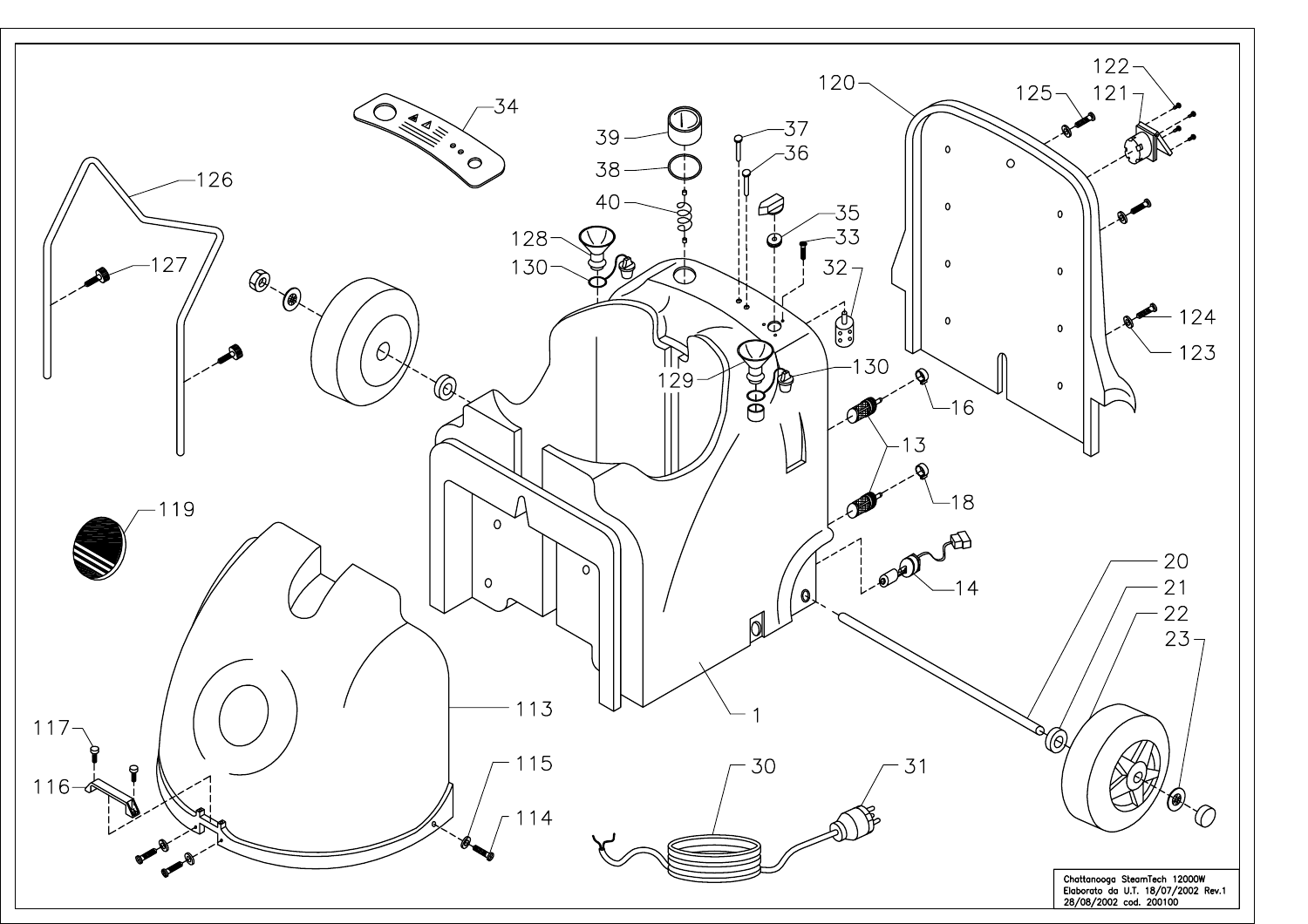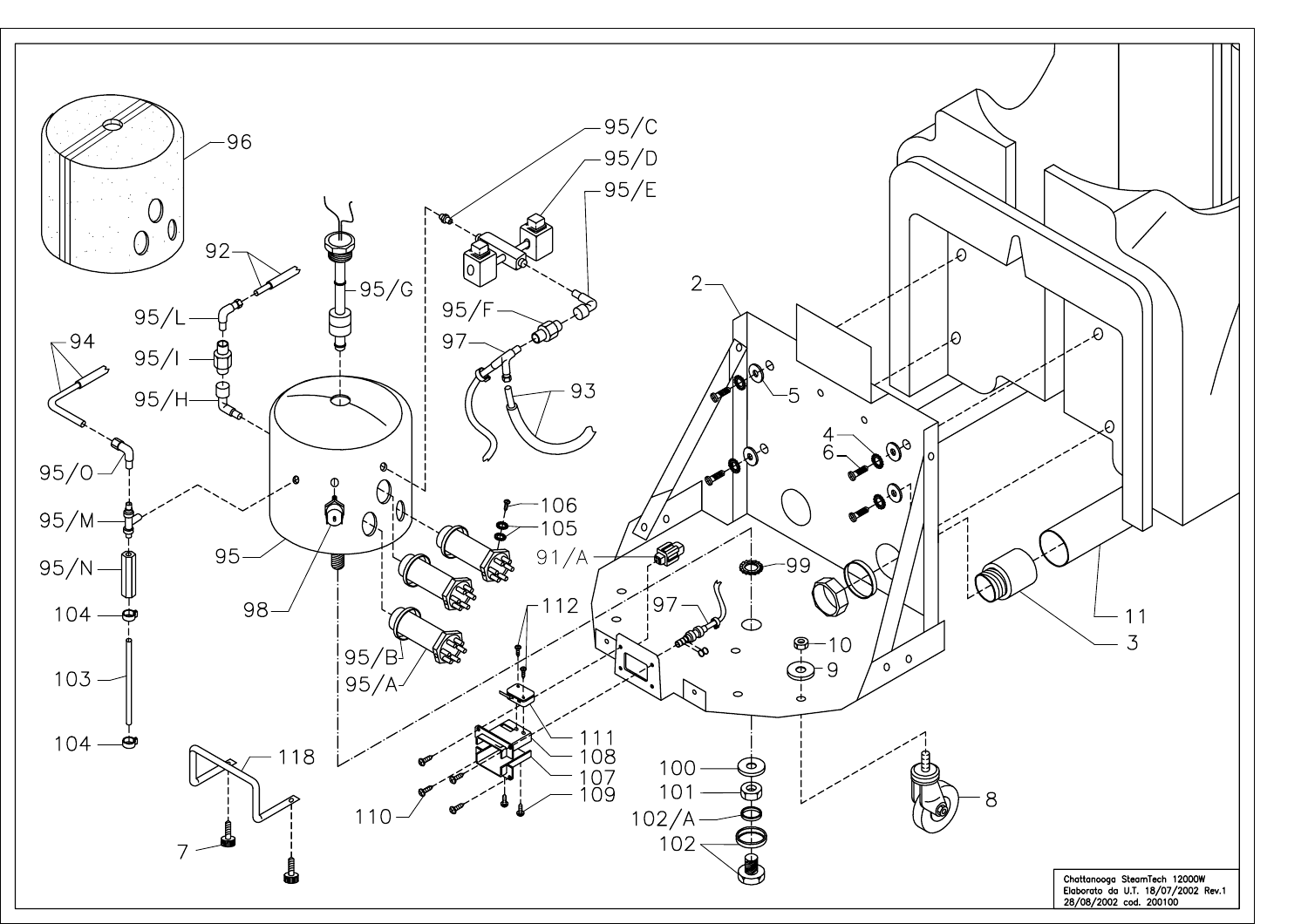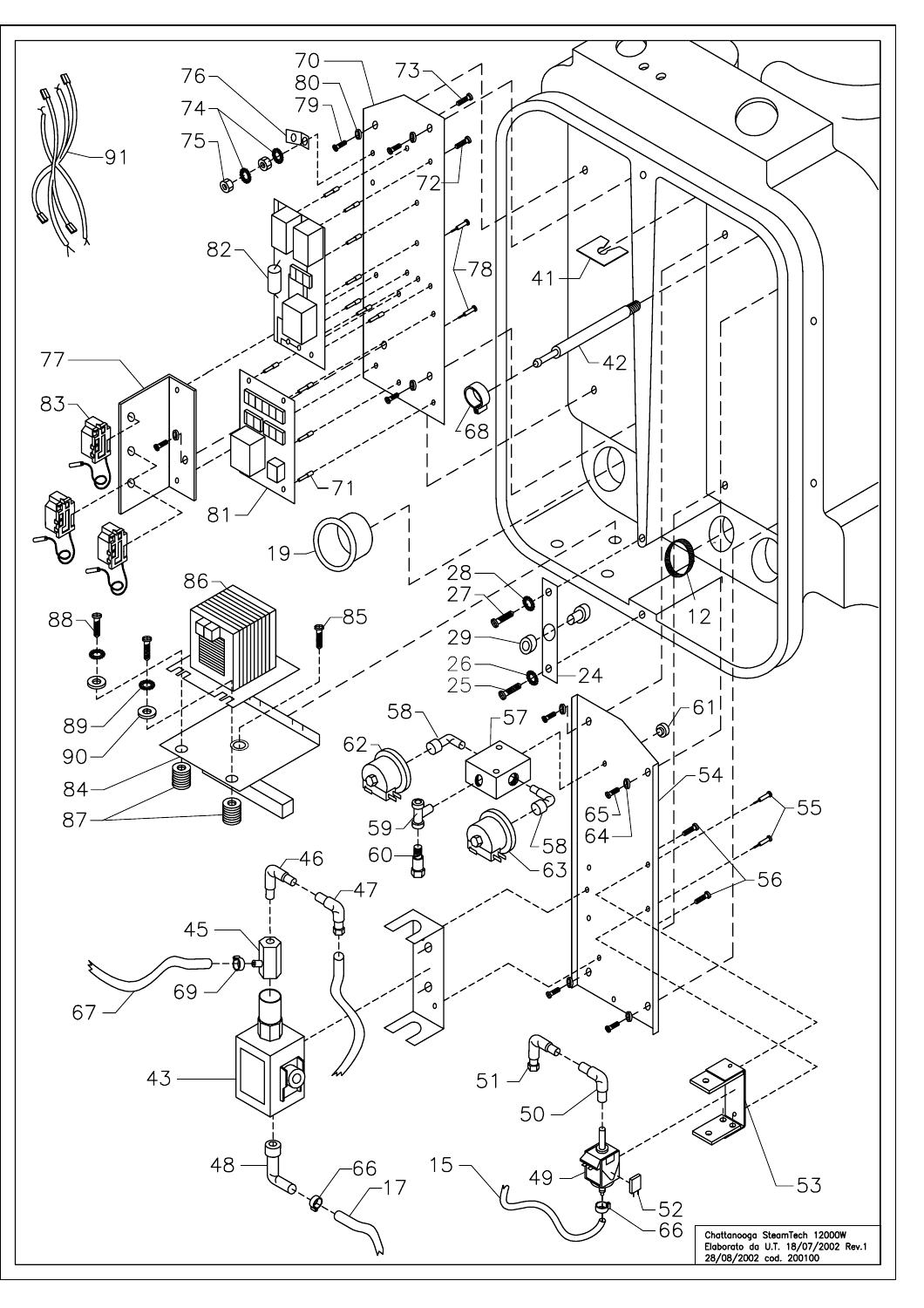| Pos.           | Codice                         | Q.tà           | Denominazione                                       | Denomination                 | <b>Description</b>                | <b>Benennung</b>              | <b>Descripcion</b>            |  |  |
|----------------|--------------------------------|----------------|-----------------------------------------------------|------------------------------|-----------------------------------|-------------------------------|-------------------------------|--|--|
|                | STEAM TECH 12000 (cod. 200100) |                |                                                     |                              |                                   |                               |                               |  |  |
| -1             | CA1181                         | $\mathbf{1}$   | <b>GRUPPO CENTR. SERBAT. BLU</b>                    | <b>BLUE TANK GROUP</b>       | PARTIE CENTRALE BLEUE             | TANKGRUPPE (BLAU)             | GRUPO DEPOSITOS (AZUL)        |  |  |
| $\overline{2}$ | RA3085                         |                | STAFFA ANT. CALDAIA-RUOTE                           | <b>MOUNT BASE</b>            | <b>BRIDE SUPPORT</b>              | <b>HALTERUNG</b>              | <b>SOPORTE</b>                |  |  |
| 3              | PP0007                         | 2              | RACCORDO TUBO SCATOLA Ø50 FITTING                   |                              | <b>RACCORD</b>                    | <b>VERBINDUNGSTÜCK</b>        | <b>RACORDO</b>                |  |  |
| 4              | VI7311                         | 4              | RONDELLA DENTELLATA Ø10                             | WASHER Ø10                   | <b>RONDELLE</b>                   | <b>SCHEIBE</b>                | ARANDELA                      |  |  |
| 5              | VI7313                         | 4              | RONDELLA GREMB. ZN 10X30                            | WASHER ZN 10X30              | <b>RONDELLE</b>                   | <b>SCHEIBE</b>                | ARANDELA                      |  |  |
| 6              | VI7125                         | 4              | VITE M10X20 STEAM TECH                              | SCREW M10X20                 | <b>VIS</b>                        | <b>SCHRAUBE</b>               | <b>TORNILLO</b>               |  |  |
| $\overline{7}$ | PG5032                         | 2              | VOLANTINO TMP V1/30/V-M6X20                         | <b>HAND WHEEL SCREW</b>      | VIS DE POIGNÉE                    | SCHRAUBE FÜR HANDGRIFF        | TORNILLO PARA MANGO           |  |  |
| 8              | PG5409                         | 2              | RUOTA Ø100 10MAX15 GIREV.                           | WHEEL Ø100 MAX15             | <b>ROUE</b>                       | <b>RAD</b>                    | <b>RUEDA</b>                  |  |  |
| 9              | VI7313                         | $\overline{2}$ | RONDELLA GREMB, ZN 10X30                            | WASHER ZN 10X30              | <b>RONDELLE</b>                   | <b>SCHEIBE</b>                | ARANDELA                      |  |  |
| 10             | VI7225                         | $\overline{2}$ | DADO AUTOBLOK M10                                   | NUT M10                      | <b>ECROU</b>                      | <b>MUTTER</b>                 | <b>TUERCA</b>                 |  |  |
| 11             | PG5345                         | 0.428          | TUBO ELETTRICO Ø50 (S/TECH)                         | HOSE Ø50                     | <b>TUYAU</b>                      | <b>SCHLAUCH</b>               | <b>TUBO</b>                   |  |  |
| 12             | PG5145                         | $\overline{2}$ | GUARNIZ. TUBI. PASS. EL./IDR.                       | <b>GASKET</b>                | <b>JOINT</b>                      | <b>DICHTUNG</b>               | <b>JUNTA</b>                  |  |  |
| 13             | FL9000                         | $\overline{2}$ | FILTRO DET/ACQ STEAM TECH                           | DET/WATER FILTER STEAM TECH  | FILTRE DET./EAU STEAM TECH        | REINIG./WASSER FILTER ST.TECH | FILTRO DET/AGUA STEAM TECH    |  |  |
| 14             | PE2327                         | $\mathbf{1}$   | INTERR. REED GALLEGG. ORIZZ.                        | REED SWITCH HORIZONTAL FLOAT | <b>INTERRUPTEUR REED FLOTTEUR</b> | REED SCHALTER SCHW.SPERRE     | INTERUPTOR REED FLOTADOR HOR. |  |  |
| 15             | PG5365                         | 0.60           | TUBO PVC TRASPARENTE 6X9                            | PVC HOSE 6X9                 | TUYAU                             | <b>SCHLAUCH</b>               | <b>TUBO</b>                   |  |  |
| 16             | PG5247                         | $\mathbf{1}$   | FASCETTA BIFILARE 9.8-10.4                          | CLAMP 9.8-10.4               | <b>COLLIER</b>                    | <b>SCHELLE</b>                | ABRAZADERA                    |  |  |
| 17             | PG5365                         | 0.35           | TUBO PVC TRASPARENTE 6X9                            | PVC HOSE 6X9                 | TUYAU                             | <b>SCHLAUCH</b>               | <b>TUBO</b>                   |  |  |
| 18             | PG5247                         | $\mathbf{1}$   | FASCETTA BIFILARE 9.8-10.4                          | CLAMP 9.8-10.4               | <b>COLLIER</b>                    | <b>SCHELLE</b>                | ABRAZADERA                    |  |  |
| 19             | PP0005                         | $\overline{2}$ | TAPPO VANO EL./IDR. S/TECH                          | CAP                          | <b>BOUCHON</b>                    | <b>DECKEL</b>                 | <b>TAPON</b>                  |  |  |
| 20             | RA3090                         | -1             | PERNO RUOTA STEAM TECH                              | <b>WHEEL AXLE</b>            | PIVOT ROUE                        | ACHSE RAD                     | PIVOTE RUEDA                  |  |  |
| 21             | RA3091                         | $\overline{2}$ | SPESSORE PERNO-RUOTA                                | WHEEL AXLE BLOCK             | CALE D'ÉPAISSEUR ROUE             | ABSTANDSTÜCK RADACHSE         | PIEZA ESPESOR RUEDA           |  |  |
| 22             | PG5416                         | $\overline{2}$ | RUOTA POSTERIORE S/TECH                             | <b>WHEEL</b>                 | <b>ROUE</b>                       | <b>RAD</b>                    | <b>RUEDA</b>                  |  |  |
| 23             | PG5245                         | $\overline{2}$ | COLLARE ELAST. FERMO RUOTA ELASTIC COLLAR FOR WHEEL |                              | COLLIER ELAST. POUR ROUE          | ELAST. RING FÜR RAD           | COLLAR ELAST. PARA RUEDA      |  |  |
| 24             | RA3094                         |                | STAFFA CAVO ALIMENTAZIONE                           | <b>MOUNT BASE</b>            | <b>BRIDE SUPPORT</b>              | <b>HALTERUNG</b>              | <b>SOPORTE</b>                |  |  |
| 25             | VI7080                         | $\mathbf{1}$   | VITE M8X10 (STEAM TECH)                             | SCREW M8X10                  | <b>VIS</b>                        | <b>SCHRAUBE</b>               | <b>TORNILLO</b>               |  |  |
| 26             | VI7306                         | -1             | RONDELLA DENTELLATA ZN Ø8                           | WASHER ZN Ø8                 | <b>RONDELLE</b>                   | <b>SCHEIBE</b>                | ARANDELA                      |  |  |
| 27             | VI7118                         | $\mathbf{1}$   | VITE 8.8 TE ZN M6X16                                | SCREW 8.8 ZN M6X16           | <b>VIS</b>                        | <b>SCHRAUBE</b>               | <b>TORNILLO</b>               |  |  |
| 28             | VI7303                         | -1             | RONDELLA DENTELLATA ZN Ø6                           | WASHER ZN Ø6                 | <b>RONDELLE</b>                   | <b>SCHEIBE</b>                | ARANDELA                      |  |  |
| 29             | PE2361                         | $\mathbf{1}$   | PRESSACAV.PLASTICO PG16                             | <b>CABLE PRESS</b>           | PRESSE-CABLES                     | <b>KABELPRESSE</b>            | PRENSA CABLE                  |  |  |
| 30             | <b>PE2096K</b>                 | $\mathbf{1}$   | CAVO DI ALIMENTAZIONE                               | POWER CABLE                  | <b>CABLE D'ALIMENTATION</b>       | <b>STROMKABEL</b>             | CABLE DE ALIMENTACIÓN         |  |  |
| 31             | PE1999                         |                | SPINA 3P+T 400V ROSSA                               | RED PLUG 3P+T 400V           | FICHE ROUGE 3P+T 400V             | ROTER 3P+T 400V STECKER       | ENCHUFE ROJO 3P+T 400V        |  |  |
| 32             | PE2270                         |                | COMMUTATORE 20A 400V                                | <b>COMMUTATOR</b>            | <b>COMMUTATEUR</b>                | <b>STROMWENDER</b>            | <b>CONMUTADOR</b>             |  |  |
| 33             | VI7164                         | 3              | VITE AUTOFIL.2.9X13 T.S.P T.C.                      | <b>SCREW 2.9X13</b>          | <b>VIS</b>                        | <b>SCHRAUBE</b>               | <b>TORNILLO</b>               |  |  |
| 34             | AD9020                         | -1             | ADESIVO SERIG. PANN. COM.                           | STICKER COMAND PANEL         | ADHESIF PANNEAU COMMANDE          | SCHALTBRETT-AUFKLEBER         | ADESIVO PANEL DE MANDO        |  |  |
| 35             | PG5308                         |                | PASSATUBO ELIS                                      | <b>MOUTHPIECE</b>            | PASSAGE                           | <b>DURCHGANG</b>              | PASAJE PARA TUBOS             |  |  |
| 36             | <b>PE22S4</b>                  | -1             | SPIA LUM. SERIG. VERDE INC.                         | <b>GREEN CONTROL LIGHT</b>   | <b>TEMOIN LUMINEUX VERT</b>       | <b>GRÜNES KONTROLLICHT</b>    | ESPIA LUMINOSA VERDE          |  |  |
| 37             | <b>PE22S3</b>                  |                | SPIA LUM. SERIG. ROSSA INC.                         | RED CONTROL LIGHT            | <b>TEMOIN LUMINEUX ROUGE</b>      | ROTES KONTROLLICHT            | ESPIA LUMINOSA ROJA           |  |  |
| 38             | PG5115                         |                | OR 34.65X1.78 NBR NERO                              | O-RING 34.65X1.78            | <b>JOINT</b>                      | <b>DICHTUNG</b>               | JUNTA                         |  |  |
| 39             | PE2430                         |                | MANOMETRO Ø50 0-16 Bar                              | PRESSURE GAUGE               | MANOMETRE                         | <b>MANOMETER</b>              | <b>MANOMETRO</b>              |  |  |
| 40             | PE2414                         |                | CAPILLARE L.500 1/8" F-M                            | CAPILLARY                    | <b>CAPILLAIRE</b>                 | <b>KAPILLARE</b>              | CAPILARO                      |  |  |
| 41             | RA3095                         |                | STAFFA FISS. MANOMETRO                              | <b>MOUNT BASE</b>            | <b>BRIDE SUPPORT</b>              | <b>HALTERUNG</b>              | SOPORTE                       |  |  |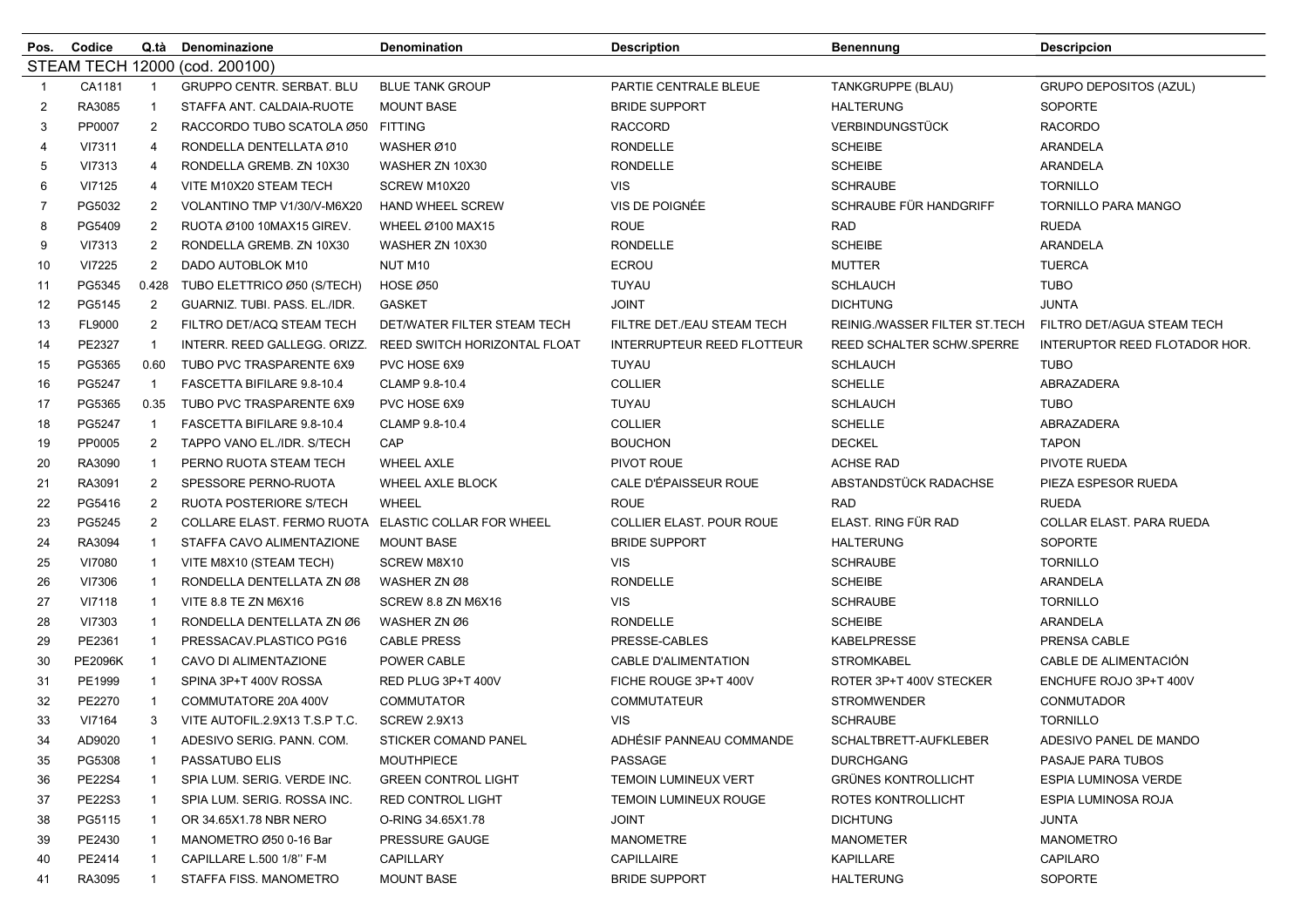| 42 | 510303  | -1             | TUBO COLLEG. INT. CORTO                       | <b>HOSE</b>                 | <b>TUYAU</b>                | <b>SCHLAUCH</b>          | <b>TUBO</b>              |
|----|---------|----------------|-----------------------------------------------|-----------------------------|-----------------------------|--------------------------|--------------------------|
| 43 | PE2046  |                | POMPA ET3000 3/8"FF                           | <b>PUMP ET3000 3/8F</b>     | <b>POMPE</b>                | <b>PUMPE</b>             | <b>BOMBA</b>             |
| 45 | PE2425  |                | DEAREATORE POMPA ET3000                       | BLEEDER VALVE FOR PUMP      | <b>DESEAREATEUR</b>         | <b>ENTLÜFTER</b>         | <b>DEAREADOR</b>         |
| 46 | RA30442 |                | RACCORDO GOMITO 3/8"M-1/8"F ELBOW FITTING     |                             | RACCORD COUDE               | <b>WINKELANSCHLUß</b>    | <b>RACORDO</b> "L"       |
| 47 | RA3105  |                | RACCORDO GOMITO 8X6-1/8"M                     | <b>ELBOW FITTING</b>        | RACCORD COUDE               | <b>WINKELANSCHLUß</b>    | RACORDO "L"              |
| 48 | RA30372 | $\mathbf{1}$   | PORTAGOMMA 3/8"MASCHIO 90° ELBOW TUBE COUPLER |                             | RACCORD DE TUYAU            | <b>SCHLAUCHANSCHLUSS</b> | <b>EMPALME TUBO</b>      |
| 49 | PE2404  | -1             | POMPA ET500P-1/8"F NBR 230/50 PUMP ET500      |                             | <b>POMPE</b>                | <b>PUMPE</b>             | <b>BOMBA</b>             |
| 50 | RA3147  | -1             | RACCORDO GOMITO 1/8"F-1/8"M ELBOW FITTING     |                             | RACCORD COUDE               | <b>WINKELANSCHLUß</b>    | RACORDO "L"              |
| 51 | RA3104  |                | RACCORDO GOMITO 6X4-1/8"M                     | <b>ELBOW FITTING</b>        | RACCORD COUDE               | <b>WINKELANSCHLUß</b>    | RACORDO "L"              |
| 52 | PE2408  |                | TERMOPROTETTORE 100°C                         | THERMAL CUT OUT 100° C      | <b>THERMOPROTECTEUR</b>     | THERMOSCHUTZ             | <b>THERMOPROTECTOR</b>   |
| 53 | RA3056  | 1              | STAFFA SUPPORTO POMPA                         | <b>MOUNT BASE</b>           | <b>BRIDE SUPPORTE</b>       | <b>HALTERUNG</b>         | <b>SOPORTE</b>           |
| 54 | RA3093  | -1             | STAFFA GRUPPO POMPE                           | <b>MOUNT BASE</b>           | <b>BRIDE SUPPORTE</b>       | <b>HALTERUNG</b>         | <b>SOPORTE</b>           |
| 55 | VI7022  | 2              | RIVETTO ALL. ZN NERO Ø4X12                    | <b>RIVET</b>                | <b>RIVET</b>                | <b>NIETE</b>             | <b>REMACHE</b>           |
| 56 | VI7188  | $\overline{2}$ | VITE TCB T. CROCE ZN M6X10                    | SCREW ZN M6X10              | VIS                         | <b>SCHRAUBE</b>          | <b>TORNILLO</b>          |
| 57 | RA3089  |                | BLOCCHETTO 4 VIE PRESSOST.                    | "4 WAY" CONNECTOR           | BLOC "4 VOIES"              | "4 WEGE" ANSCHLUßBLOCK   | BLOCO "4 VIAS"           |
| 58 | RA3180  | 2              | RACC. GOMITO 1/8G-1/4G MF                     | <b>ELBOW FITTING</b>        | RACCORD COUDE               | <b>WINKELANSCHLUß</b>    | RACORDO "L"              |
| 59 | RA3132  |                | RACC. A T 1/8"FX1/8"MX1/8"F                   | <b>ELBOW FITTING</b>        | RACCORD COUDE               | <b>WINKELANSCHLUß</b>    | RACORDO "L"              |
| 60 | RA3186  |                | RACC, DRIT, 1/8"M OGIVA Ø4                    | <b>STRAIGHT FITTING</b>     | RACCORD DROIT               | <b>ANSCHLUß</b>          | <b>RACORDO</b>           |
| 61 | RA3168  |                | TAPPO PER RACCORDO 1/8"M                      | CAP FOR STRAIGHT FITTING    | <b>BOUCHON POUR RACCORD</b> | DECKEL FÜR ANSCHLUß      | TAPÓN PARA RACORDO       |
| 62 | PE2419  | -1             | PRESSOST. 16A 250V 4-9 Bar                    | PRESSURE SWITCH 4-9 Bar     | <b>PRESSOSTAT</b>           | <b>DRUCKWÄCHTER</b>      | MADITOR DE PRESIÓN       |
| 63 | PE2420  | -1             | PRESSOST. 16A 250V 9-15 Bar                   | PRESSURE SWITCH 9-15 Bar    | <b>PRESSOSTAT</b>           | <b>DRUCKWÄCHTER</b>      | MADITOR DE PRESIÓN       |
| 64 | VI7343  | 4              | ROND. GREMB. 5X16                             | WASHER 5X16                 | <b>RONDELLE</b>             | <b>SCHEIBE</b>           | ARANDELA                 |
| 65 | VI7041  | 4              | <b>VITE 5X10</b>                              | SCREW 5X10                  | <b>VIS</b>                  | <b>SCHRAUBE</b>          | <b>TORNILLO</b>          |
| 66 | PG5247  | 2              | FASCETTA BIFIL.9.8-10.4                       | CLAMP 9.8-10.4              | <b>COLLIER</b>              | <b>SCHELLE</b>           | ABRAZADERA               |
| 67 | PG5365  | 0.35           | TUBO PVC TRASPARENTE 6X9                      | PVC HOSE 6X9                | TUYAU                       | <b>SCHLAUCH</b>          | TUBO                     |
| 68 | PG5247  | -1             | FASCETTA BIFIL.9.8-10.4                       | CLAMP 9.8-10.4              | <b>COLLIER</b>              | <b>SCHELLE</b>           | ABRAZADERA               |
| 69 | PG5246  |                | FASCETTA BIFIL. 10.4-11                       | CLAMP 10.4-11               | <b>COLLIER</b>              | <b>SCHELLE</b>           | ABRAZADERA               |
| 70 | RA3092  | -1             | STAFFA GRUPPO SCHEDE                          | <b>MOUNT BASE</b>           | <b>BRIDE SUPPORT</b>        | <b>HALTERUNG</b>         | <b>SOPORTE</b>           |
| 71 | PG5054  | 9              | DISTANZIATORE IN PLASTICA                     | <b>PLASTIC SPACER</b>       | <b>ENTRETOISE</b>           | ABSTANDSSTÜCK            | <b>SEPARADOR</b>         |
| 72 | VI7148  | 9              | VITE 4.8 MET. ZN TC TC 3X8                    | SCREW 4.8 ZN 3X8            | VIS.                        | <b>SCHRAUBE</b>          | <b>TORNILLO</b>          |
| 73 | VI7157  | 2              | VITE 4.8 MET. ZN TC 4X16                      | SCREW 4.8 ZN 4X16           | VIS                         | <b>SCHRAUBE</b>          | <b>TORNILLO</b>          |
| 74 | VI7318  | 4              | RONDELLA DENTELLATA Ø4                        | WASHER Ø4                   | <b>RONDELLE</b>             | <b>SCHEIBE</b>           | ARANDELA                 |
| 75 | VI7212  | 4              | DADO ZINCATO Ø4                               | NUT ZN Ø4                   | <b>ECROU</b>                | <b>MUTTER</b>            | <b>TUERCA</b>            |
| 76 | PE2370  |                | FASTON F 6.3 C/FORO VITE                      | <b>TERMINAL</b>             | <b>TERMINAL FASTON</b>      | <b>FASTON TERMINAL</b>   | <b>FASTON</b>            |
| 77 | RA3087  | $\mathbf{1}$   | STAFFA SUPP. TERMOSTATI                       | <b>MOUNT BASE</b>           | <b>BRIDE SUPPORT</b>        | <b>HALTERUNG</b>         | <b>SOPORTE</b>           |
| 78 | VI7019  | 2              | RIVETTO ALLUMINIO 4X16                        | <b>RIVET</b>                | <b>RIVET</b>                | NIETE                    | <b>REMACHE</b>           |
| 79 | VI7041  | 4              | <b>VITE 5X10</b>                              | SCREW 5X10                  | <b>VIS</b>                  | <b>SCHRAUBE</b>          | <b>TORNILLO</b>          |
| 80 | VI7343  | 4              | RONDELLA GREMB, 5X16                          | WASHER 5X16                 | <b>RONDELLE</b>             | <b>SCHEIBE</b>           | ARANDELA                 |
| 81 | PE2347  |                | SCHEDA CIRC. ELETTR. TVAP20                   | ELECTRONIC BOARD TVAP20     | CARTE ELECTR. TVAP20        | PLATINE TVAP20           | PLACA ELECTRONICA TVAP20 |
| 82 | PE2349  |                | SCHEDA CONT. POT. TVAP30                      | ELECTRONIC BOARD TVAP30     | CARTE ELECTR. TVAP30        | PLATINE TVAP30           | PLACA ELECTRONICA TVAP30 |
| 83 | PE2344  | 3              | TERMOSATO 275° RIPRIST.                       | RESET CONTROL THERM. 275° C | <b>THERMOSTAT</b>           | <b>THERMOSTAT</b>        | <b>TERMOSTATO</b>        |
| 84 | RA3088  |                | STAFFA S/TRASFORMATORE                        | <b>MOUNT BASE</b>           | <b>BRIDE SUPPORT</b>        | <b>HALTERUNG</b>         | <b>SOPORTE</b>           |
| 85 | VI7198  |                | VITE TCB T.C. ZN M6X16                        | SCREW ZN M6X16              | VIS.                        | <b>SCHRAUBE</b>          | <b>TORNILLO</b>          |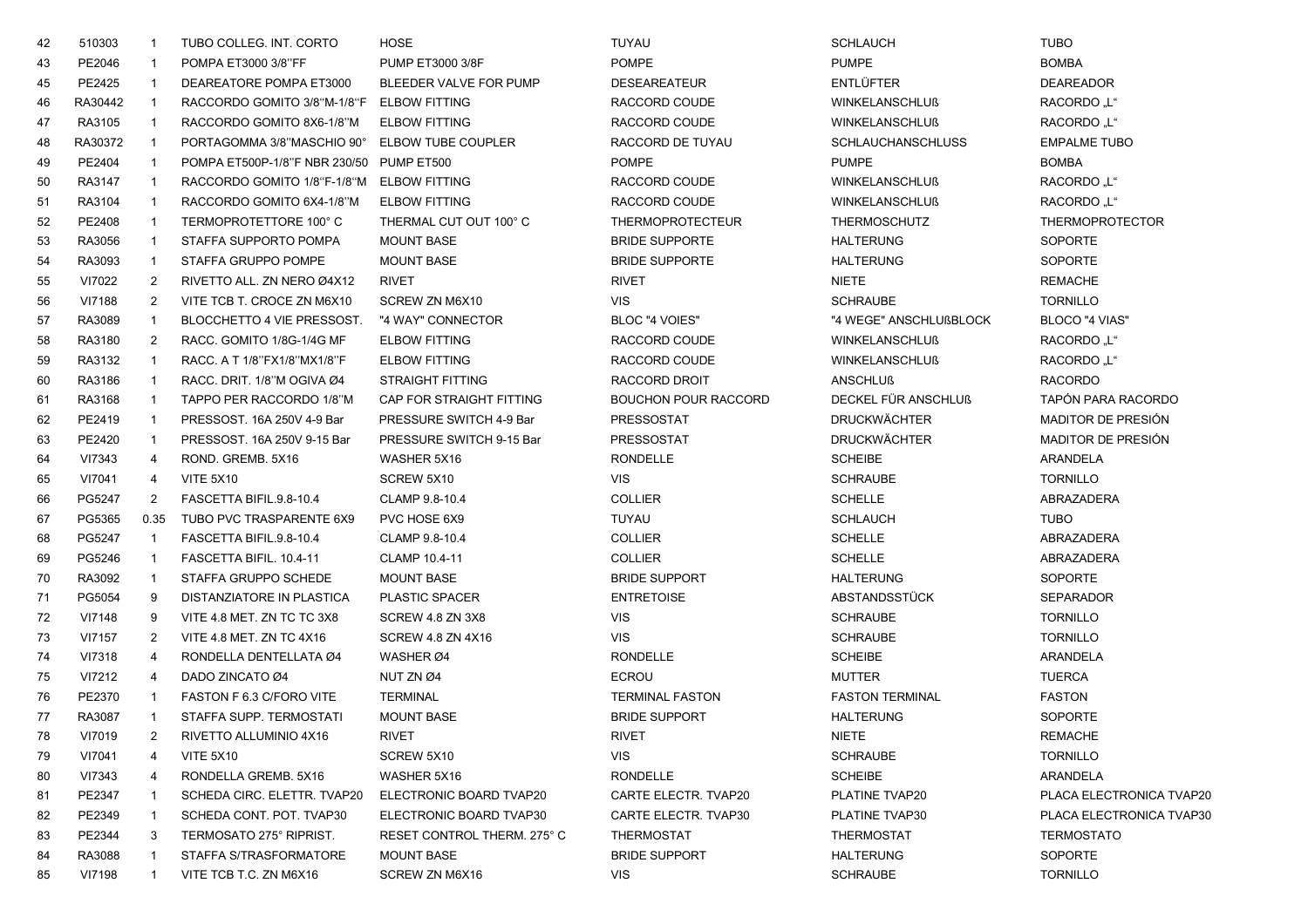| 86    | PE2051 | -1             | AUTOTRASF. 1200W 400/230V                     | TRANSFORMER 400/230V        | AUTOTRANSFORMATEUR              | <b>AUTOM. WANDLER</b>         | TRANSFORMADOR AUTOM.           |
|-------|--------|----------------|-----------------------------------------------|-----------------------------|---------------------------------|-------------------------------|--------------------------------|
| 87    | VI7316 | 8              | RONDELLA GREMB. 6X16 ZN                       | WASHER ZN 6X16              | <b>RONDELLE</b>                 | <b>SCHEIBE</b>                | ARANDELA                       |
| 88    | VI7149 | 2              | VITE8.8 ZN 6X20                               | <b>SCREW 8.8 ZN 6X20</b>    | <b>VIS</b>                      | <b>SCHRAUBE</b>               | <b>TORNILLO</b>                |
| 89    | VI7303 | 2              | RONDELLA DENT. ZN Ø6                          | WASHER ZN Ø6                | <b>RONDELLE</b>                 | <b>SCHEIBE</b>                | ARANDELA                       |
| 90    | VI7316 | $\overline{2}$ | ROND. GREMB. 6X16 ZN SP.1.5                   | WASHER ZN 6X16              | <b>RONDELLE</b>                 | <b>SCHEIBE</b>                | ARANDELA                       |
| 91    | PE2560 | -1             | CABLAGGIO COMPLETO S/TECH                     | COMP. WIRING STEAM TECH     | <b>CABLAGE STEAM TECH</b>       | <b>VERKABELUNG STEAM TECH</b> | <b>CABLAJE STEAM TECH</b>      |
| 91/A  | PE2177 | $\mathbf{1}$   | FRUTTO PRESA 7P+T                             | CONNECTOR FOR TOOLS         | CONNECTEUR POUR ACCESSOIRES     | KONNEKTOR FÜR ZUBEHÖR         | CONECTOR PARA ACESORIOS        |
| 92    | RA3201 | 0.93           | TUBO TEFLON + GUAINA                          | HOSE                        | <b>TUYAU</b>                    | <b>SCHLAUCH</b>               | <b>TUBO</b>                    |
|       | PG5360 | 0,83           | TUBO EPDM 12X15 (S/TECH)                      | <b>HOSE</b>                 | <b>TUYAU</b>                    | <b>SCHLAUCH</b>               | <b>TUBO</b>                    |
| 93    | RA3209 | 1.35           | TUBO TEFLON + GUAINA                          | <b>HOSE</b>                 | TUYAU                           | <b>SCHLAUCH</b>               | <b>TUBO</b>                    |
|       | PG5338 | 1,15           | TUBO EPDM NERO Ø 7X10                         | <b>HOSE</b>                 | TUYAU                           | <b>SCHLAUCH</b>               | <b>TUBO</b>                    |
| 94    | PG5361 | 1.20           | TUBO RAME + GUAINA                            | HOSE                        | TUYAU                           | <b>SCHLAUCH</b>               | <b>TUBO</b>                    |
|       | PG5338 | 1,15           | TUBO EPDM NERO Ø 7X10                         | <b>HOSE</b>                 | <b>TUYAU</b>                    | <b>SCHLAUCH</b>               | <b>TUBO</b>                    |
| 95    | 090034 | $\overline{1}$ | CALDAIA NUDA STEAM TECH                       | <b>PLAIN BOILER</b>         | CHAUDIÈRE NUE                   | DAMPFKESSEL "ALLEIN"          | CALDERA NUDA                   |
| 95/A  | PE2522 | 3              | RESISTENZA 3600W 230V                         | <b>HEATING ELEMENT</b>      | <b>RESISTANCE</b>               | <b>WIDERSTAND</b>             | <b>RESISTENCIA</b>             |
| 95/B  | PG5139 | 3              | GUARNIZIONE ALLUM. 42X50X1.5 GASKET ALUMINIUM |                             | <b>JOINT ALUMINIUM</b>          | ALUMINIUMDICHTUNG             | JUNTA EN ALUMINIUM             |
| 95/C  | RA3187 | -1             | RACCORDO DRITT. 1/8"MX1/8"M                   | <b>STRAIGHT FITTING</b>     | RACCORD DROIT                   | <b>ANSCHLUß</b>               | <b>RACORDO</b>                 |
| 95/D  | PE2337 | $\mathbf{1}$   | ELETTROV. 6650+2 BOBINE 230V                  | SOLENOID VALVE +2 OUTLETS   | ÉLECTROVANNE+2 BOBINES          | ELEKTROVENTIL + 2 AUSTRITTE   | ELECTROVALVULA + 2 BOBINAS     |
| 95/E  | RA3147 | $\mathbf{1}$   | RACC. GOMITO 1/8"F-1/8"M                      | <b>ELBOW FITTING</b>        | RACCORD COUDE                   | <b>WINKELANSCHLUß</b>         | RACORDO "L"                    |
| 95/F  | RA3409 | -1             | VALVOLA N/RIT. MM MOLLA DEB.                  | NON RETURN VALVE            | SOUPAPE DE RETENUE              | ABSPERRVENTIL                 | VALVULA DE RETENCION           |
| 95/G  | RA3327 | -1             | TAPPO OTTONE CON SONDA                        | <b>BRASS CAP + PROBE</b>    | <b>BOUCHON LAITON + SONDE</b>   | MESSINGDECKEL+SONDE           | TAPÓN LATÓN + SONDA            |
| 95/H  | RA3147 | -1             | RACC. GOMITO 1/8"F-1/8"M                      | <b>ELBOW FITTING</b>        | RACCORD COUDE                   | <b>WINKELANSCHLUß</b>         | RACORDO "L"                    |
| 95/1  | RA3408 |                | VALV. N/RIT. MM MOLLA DURA                    | NON RETURN VALVE            | SOUPAPE DE RETENUE              | <b>ABSPERRVENTIL</b>          | <b>VALVULA DE RETENCION</b>    |
| 95/L  | RA3167 | -1             | RACC. GOMITO 6X8-1/8"F                        | <b>ELBOW FITTING</b>        | RACCORD COUDE                   | <b>WINKELANSCHLUß</b>         | RACORDO "L"                    |
| 95/M  | RA3132 | $\mathbf{1}$   | RACC. A T 1/8"FX1/8"MX1/8"F                   | "T"-VALVE 1/8"FX1/8"MX1/8"F | <b>RACCORD "T"</b>              | "T"-ANSCHLUß                  | <b>RACORDO "T"</b>             |
| 95/N  | RA3406 | $\mathbf{1}$   | VALVOLA 1/8"M 13Bar PGØ9                      | PRESSURE VALVE 13Bar        | SOUPAPE DE SECURITE             | <b>SICHERHEITSVENTIL</b>      | VALVULA DE SEGURIDAD           |
| 95/O  | RA3155 | $\mathbf 1$    | RACCORDO 90° 1/8"X4/2 (OGIVA)                 | <b>ELBOW FITTING</b>        | RACCORD COUDE                   | <b>WINKELANSCHLUß</b>         | RACORDO "L"                    |
| 96    | IS4020 | $\overline{1}$ | <b>ISOLANTE CALDAIA</b>                       | <b>BOILER INSULATION</b>    | <b>ISOLANT THERMIQUE</b>        | THERM. ISOLIERUNG             | AISLADOR THERMICO              |
|       | IS4021 | $\mathbf{1}$   | <b>ISOLANTE CALDAIA</b>                       | <b>BOILER INSULATION</b>    | <b>ISOLANT THERMIQUE</b>        | THERM. ISOLIERUNG             | AISLADOR THERMICO              |
| 97    | PG7010 | -1             | UGELLO M + TUBO TEFLON                        | MALE NOZZLE+TEFLON HOSE     | <b>BUSE MALE+TUBE TEFLON</b>    | DÜSE+TEFLONSCHLAUCH           | <b>BOQUILLA+TUBO TEFLON</b>    |
| 98    | PE2334 | -1             | TERMOSTATO 175° C RIPRIST.                    | <b>RESET THERMOSTAT</b>     | THERMOSTAT MANUEL RESET         | MANUEL. RESET THERMOSTAT      | <b>TERMOSTATO MANUAL RESET</b> |
| 99    | VI7335 | $\mathbf{1}$   | RONDELLA DENT. INOX Ø20                       | WASHER INOX Ø20             | <b>RONDELLE</b>                 | <b>SCHEIBE</b>                | ARANDELA                       |
| 100   | VI7336 | $\mathbf{1}$   | RONDELLA PIANA INOX Ø20                       | WASHER INOX Ø20             | <b>RONDELLE</b>                 | <b>SCHEIBE</b>                | ARANDELA                       |
| 101   | VI7203 | $\mathbf{1}$   | DADO Ø24XL 6X1/2"GAS                          | NUT 6X1/2" GAS              | ÉCROU                           | <b>MUTTER</b>                 | <b>TUERCA</b>                  |
| 102   | RA3163 |                | TAPPO DREN. 3/8"M FIL. CIL.                   | <b>DRAIN CAP</b>            | <b>BOUCHON DRAINAGE</b>         | ABLAßDECKEL                   | <b>TAPON DRENAJE</b>           |
| 102/A | PG5107 | $\mathbf{2}$   | OR 13.94X2.62 NBR NERO                        | O-RING 13.94X2.62 NBR       | <b>JOINT</b>                    | <b>DICHTUNG</b>               | <b>JUNTA</b>                   |
| 103   | PG5338 | 0.135          | TUBO GOMMA EPDM NERO 7X10                     | HOSE                        | TUYAU                           | <b>SCHLAUCH</b>               | <b>TUBO</b>                    |
| 104   | PG5209 | 2              | FASC. STRIK MONOR, 9.5-11                     | SINGLE EAR CLAMP            | <b>COLLIER</b>                  | <b>SCHELLE</b>                | ABRAZADERA                     |
| 105   | VI7318 | 2              | ROND. DENTELLATA Ø4                           | WASHER Ø4                   | <b>RONDELLE</b>                 | <b>SCHEIBE</b>                | ARANDELA                       |
| 106   | VI7152 |                | VITE AUTOF. CR. NERA 3.5X9.5                  | <b>SCREW CR. 3.5X9.5</b>    | <b>VIS</b>                      | <b>SCHRAUBE</b>               | <b>TORNILLO</b>                |
| 107   | 120102 | -1             | <b>CORPO PRESA INFERIORE</b>                  | BOTTOM SOCKET COVER         | CORPS DE PRISE INFERIEUR        | UNTERER TEIL STECKER          | <b>CUERPO INFERIOR TOMA</b>    |
| 108   | 120101 | -1             | <b>CORPO PRESA SUPERIORE</b>                  | TOP SOCKET COVER            | <b>CORPS DE PRISE SUPERIEUR</b> | OBERER TEIL STECKER           | <b>CUERPO SUPERIOR TOMA</b>    |
| 109   | VI7168 | 2              | VITE T.C. BRUNITA 4X16                        | SCREW 4X16                  | <b>VIS</b>                      | <b>SCHRAUBE</b>               | <b>TORNILLO</b>                |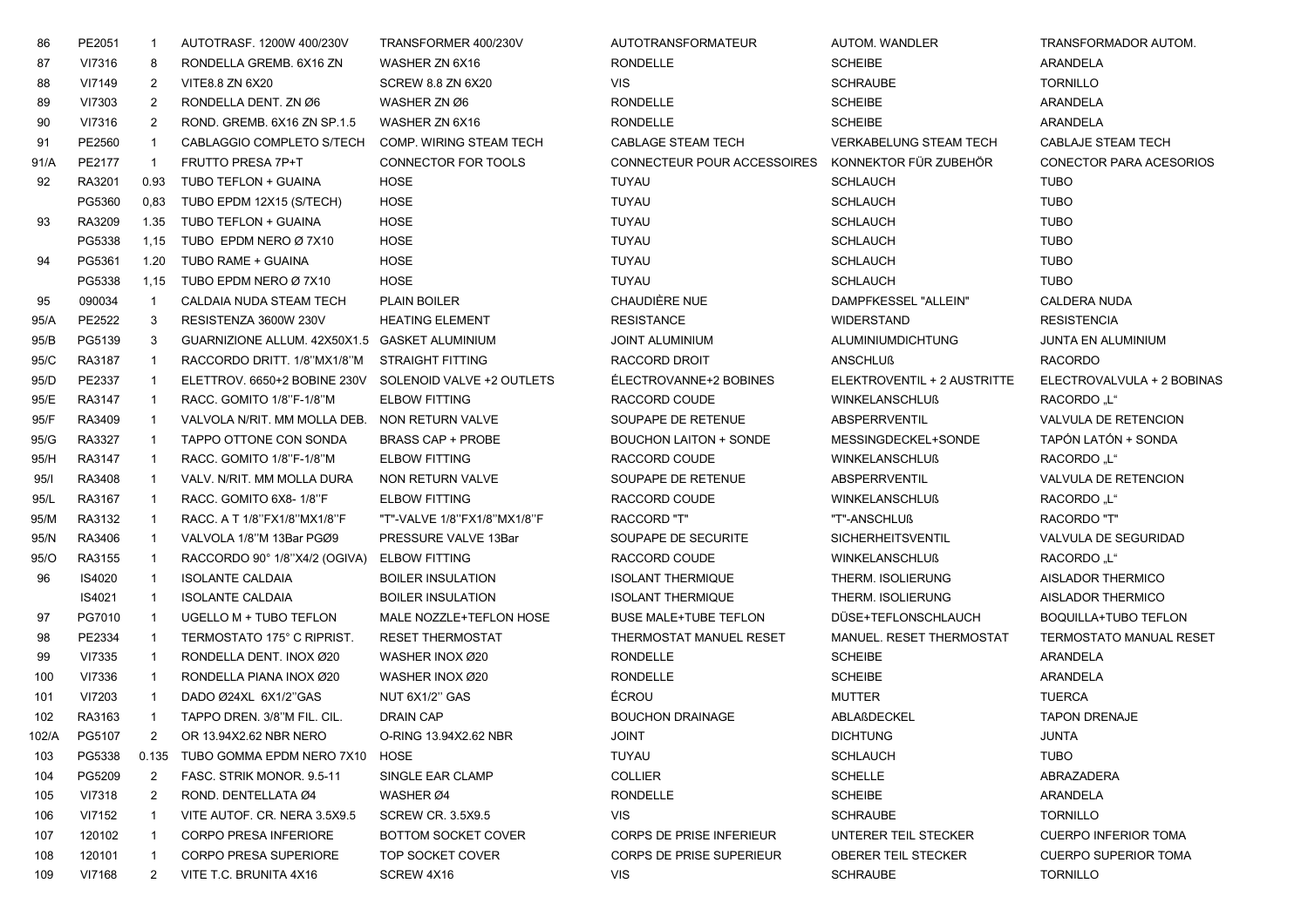| 110 | VI7152         | 4              | VITE AUTOF.CR. NERA 3.5X9.5     | <b>SCREW CR. 3.5X9.5</b>     | <b>VIS</b>                 | <b>SCHRAUBE</b>             | <b>TORNILLO</b>               |
|-----|----------------|----------------|---------------------------------|------------------------------|----------------------------|-----------------------------|-------------------------------|
| 111 | PE2249         |                | MICROINTERR, PER COMM.          | <b>MICROSWITCH</b>           | <b>MICROINTERRUPTEUR</b>   | <b>MIKROSCHALTER</b>        | <b>MICROINTERRUPTOR</b>       |
| 112 | VI7122         | 2              | VITE AUTOF. ZN B TS 2.9X16      | SCREW ZN 2.9X16              | <b>VIS</b>                 | <b>SCHRAUBE</b>             | <b>TORNILLO</b>               |
| 113 | CA1182         |                | COFANO ANTERIORE BLU            | <b>BLUE FRONT BODY</b>       | COFFRE ANTÉRIEUR BLEU      | <b>VORDERER TEIL BLAU</b>   | PARTE ANTERIOR AZUL           |
| 114 | VI7190         | 4              | VITE M6X55 ZN "BUTTON HEAD"     | SCREW M6X55 ZN "BUTTON HEAD" | <b>VIS</b>                 | <b>SCHRAUBE</b>             | <b>TORNILLO</b>               |
| 115 | VI7316         | 4              | ROND, GREMB 6X16 ZN SP.1.5      | WASHER ZN 6X16               | <b>RONDELLE</b>            | <b>SCHEIBE</b>              | ARANDELA                      |
| 116 | 010120         |                | MANIGLIA PER COFANO ANT.        | <b>FRONT HANDLE</b>          | <b>POIGNEE</b>             | <b>HANDGRIFF</b>            | <b>MANGO</b>                  |
| 117 | VI7056         | $\overline{2}$ | VITE 6X16 "BUTTON HEAD"         | SCREW 6X16 "BUTTON HEAD"     | <b>VIS</b>                 | <b>SCHRAUBE</b>             | <b>TORNILLO</b>               |
| 118 | CA1192         |                | <b>MANIGLIA FERRO BASE</b>      | <b>CARRYING HANDLE</b>       | POIGNEE DE LA BASE         | <b>HANDGRIFF DER BASE</b>   | MANGO DE LA BASE              |
| 119 | AD9032         |                | ADESIVO S.T. 12000 COFANO       | ROUND STICKER ST. TECH12000  | ADHÉSIF ROND ST. TECH12000 | RUNDER AUFKLEBER ST.T.12000 | ADESIVO REDONDO ST. TECH12000 |
| 120 | CA1180         |                | <b>CARTER POSTERIORE BLU</b>    | <b>BLUE BACK PART BODY</b>   | PARTIE POSTÉRIEURE BLEUE   | HINTERER TEIL BLAU          | PARTE POSTERIOR AZUL          |
| 121 | PE2133         |                | PRESA 10-16A 250V C/S SCHUKO    | ELECTRIC SOCKET 16A 250V     | <b>PRISE</b>               | <b>STECKDOSE</b>            | <b>TOMA</b>                   |
| 122 | VI7105         | 4              | VITE RAPID-FIX ZN TC 3.9X16     | SCREW ZN 3.9X16              | <b>VIS</b>                 | <b>SCHRAUBE</b>             | <b>TORNILLO</b>               |
| 123 | VI7316         | 5              | ROND, GREMB, 6X16 ZN SP.1.5     | WASHER 6X16                  | <b>RONDELLE</b>            | <b>SCHEIBE</b>              | <b>ARANDELA</b>               |
| 124 | VI7190         | 4              | VITE M6X55 ZN "BUTTON HEAD"     | SCREW M6X55 "BUTTON HEAD"    | <b>VIS</b>                 | <b>SCHRAUBE</b>             | <b>TORNILLO</b>               |
| 125 | VI7057         |                | VITE ZN M5X20 "BUTTON HEAD"     | SCREW M5X20 "BUTTON HEAD"    | <b>VIS</b>                 | <b>SCHRAUBE</b>             | <b>TORNILLO</b>               |
| 126 | CA1190         |                | MANIGLIONE PER STEAM TECH       | HANDLE BAR STEAM TECH        | POIGNEE DE MANOEUVRE       | <b>MANÖVRIERGRIFF</b>       | <b>MANGO DE MANIOBRA</b>      |
| 127 | PG5061         | 2              | VOLANTINO M6X30                 | <b>HANDLE WHEEL SCREW</b>    | VIS DE POIGNÉE             | SCHRAUBE FÜR HANDGRIFF      | <b>TORNILLO PARA MANGO</b>    |
| 128 | <b>PG5069B</b> |                | <b>IMBUTO FIL. GOMMA BLU</b>    | <b>THREADED FUNNEL</b>       | <b>ENTONNOIR</b>           | <b>TRICHTER</b>             | <b>EMBUDO</b>                 |
| 129 | PG5069G        |                | <b>IMBUTO FIL. GOMMA GIALLO</b> | <b>THREADED FUNNEL</b>       | <b>ENTONNOIR</b>           | <b>TRICHTER</b>             | <b>EMBUDO</b>                 |
| 130 | RA3324         | 2              | TAPPO PER IMBUTO EPDM           | <b>FUNNEL CAP</b>            | <b>BOUCHON</b>             | <b>DECKEL</b>               | <b>TAPON</b>                  |
|     |                |                |                                 |                              |                            |                             |                               |

 CHATTANOOGA STEAM TECH 12000 (cod.200100 ) U.T. 22/07/2002 Rev.1 20/09/2002